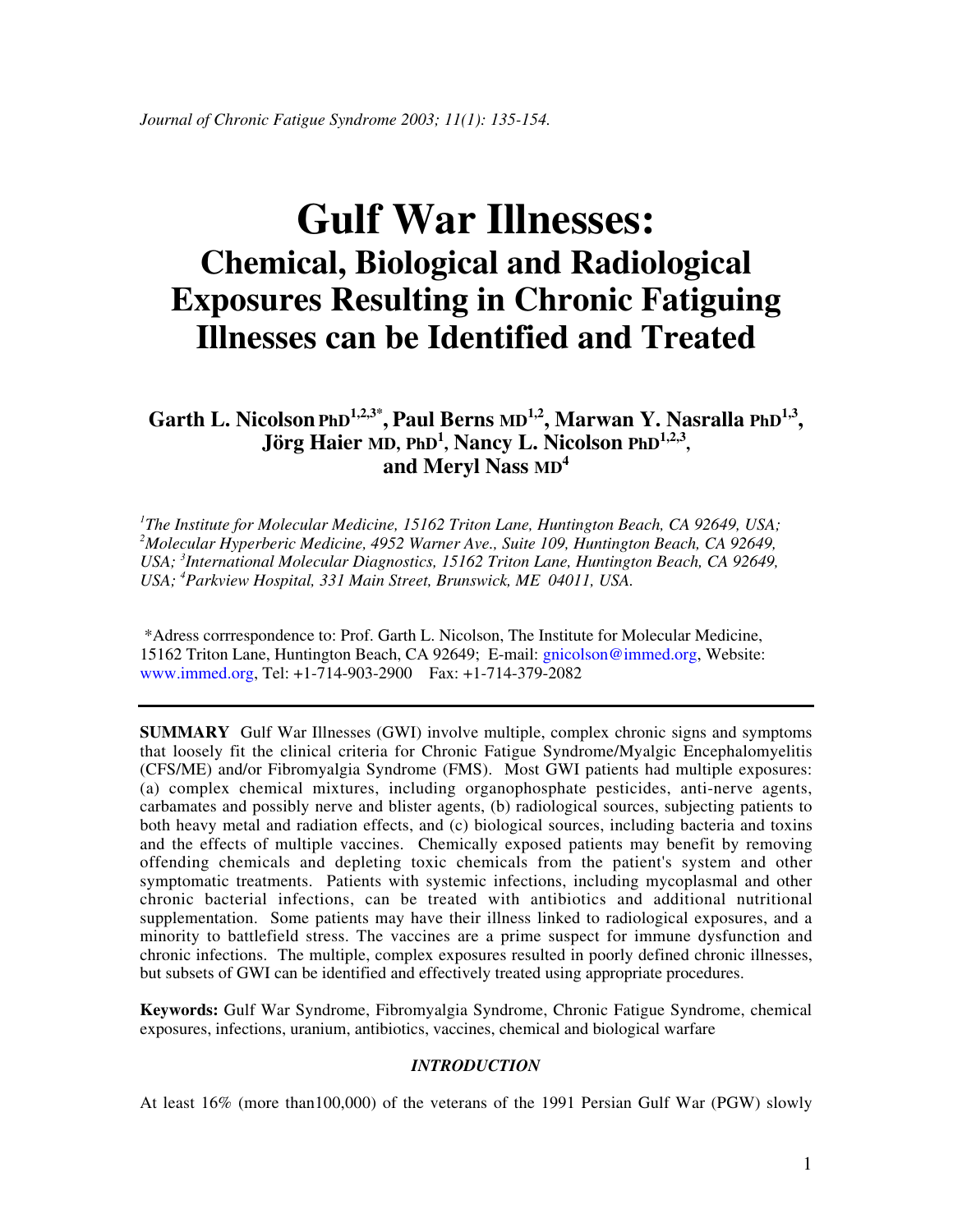(usually 6-18 months or more after the conflict) developed a variety of complex chronic signs and symptoms characterized by disabling fatigue, intermittent fevers, night sweats, arthralgias, myalgias, impairments in short-term memory, headaches, skin rashes, intermittent diarrhea and other gastrointestinal problems, respiratory complaints, photophobia and other visual disturbances, confusion, irritability, depression and other signs and symptoms (1-3). These illnesses have been called Gulf War Syndrome or Gulf War Illnesses (GWI), and they have until recently defied appropriate diagnoses (2-4). The signs and symptoms of GWI do not easily fit into ICD-9 diagnostic categories, although they loosely fall into the category of fatiguing illnesses. Routine laboratory test results are not consistent with a single, specific diagnosis (1), often resulting in veterans not receiving a diagnosis for their condition (illness of unknown origin) or receiving a diagnosis of somatoform disorder. Often the diagnoses assigned to patients reflect one or a small group of symptoms, but not the totality of the patients' complaints. GWI has been reported by various nations that deployed forces to the PGW, though the incidence of reported cases in French servicemembers is much lower than reported from other coalition nations. This last point will be discussed below.

#### *MULTIFACTORIAL ILLNESSES OF THE GULF WAR*

Although press reports often refer to illnesses associated with the PGW as Gulf War Syndrome, there is growing awareness that GWI is a not a unique, new syndrome. First, all GWI patients do not have identical signs and symptoms (5,6). GWI appears to be a diverse collection of overlapping, persisting signs and symptoms from which several syndromes have been identified (3-6). Early reports found no common illness among veterans, or specific cause for GWI (1), but since then, subsets of GWI patients have been defined by several groups. Murray-Leisure et al. (7) called GWI Mucocutaneous-Intestinal-Rheumatic Desert Syndrome, and divided patients into three broad categories based on their major signs and symptoms (Table 1): (**1**) *mucocutaneous lesions*, (**2**) *intestinal disorders* and (**3**) *rheumatic illnesses*. Minor criteria included in these categories included: heartburn, rectal fissures, bleeding or hemorrhoids, lactose or meat intolerance, splenomegaly and splenic tenderness, weakness and/or chronic fatigue, headaches, muscle aches, polymyalgias, memory loss, hair loss, fevers of unknown origin, unexplained leukocytosis or neutropenia, nasal ulcers, chronic sinus or nasal congestion, atypical chest pain, new-onset asthma or chronic bronchitis, ear infections or tinnitus and dental infections.

Using factor analysis, six syndrome categories of GWI were described by Haley et al. (6) after studying a U.S. Navy Seabee (Construction Brigade) unit. The most important categories were: (**4**) *impaired cognition*; (**5**) *confusion-ataxia*; (**6**) *arthro-myo-neuropathy*; (**7**) *phobiaapraxia*; (**8**) *fever-adenopathy*; and (**9**) *weakness-incontinence*. The last three groups overlapped with groups **4** and **5,** and involved weaker clustering in their analysis (6). They found that these groups differed from Post-Traumatic Stress Disorder (PTSD), depression, somatoform disorder and malingering (6). Psychological disorders such as PTSD have been diagnosed in PGW veterans (8), but this likely accounts for only a minor fraction of GWI cases. A recent psychiatric analysis indicates that the majority of GWI cases do not meet PTSD criteria (9).

 Baumzweiger and Grove (10) have described GWI as *neuro-immune disorders* that involve the central, peripheral and autonomic nervous system and immune system. They attribute a major source of illness to brainstem damage and central, peripheral and cranial nerve dysfunction with demyelination. They found GWI patients to have muscle spasms, memory and attention deficits, ataxia and increased muscle tone (10).

Alternative diagnoses have been proposed for certain subsets of GWI. Some patients may have suffered sand inhalation resulting in a chronic pulmonary condition (pneumonitis) that has been called Al Eskan disease (11). GWI patients can also have chronic bacterial and viral infections as an important source of morbidity (12).

The illnesses collectively called GWI are usually not fatal (13); however, thousands of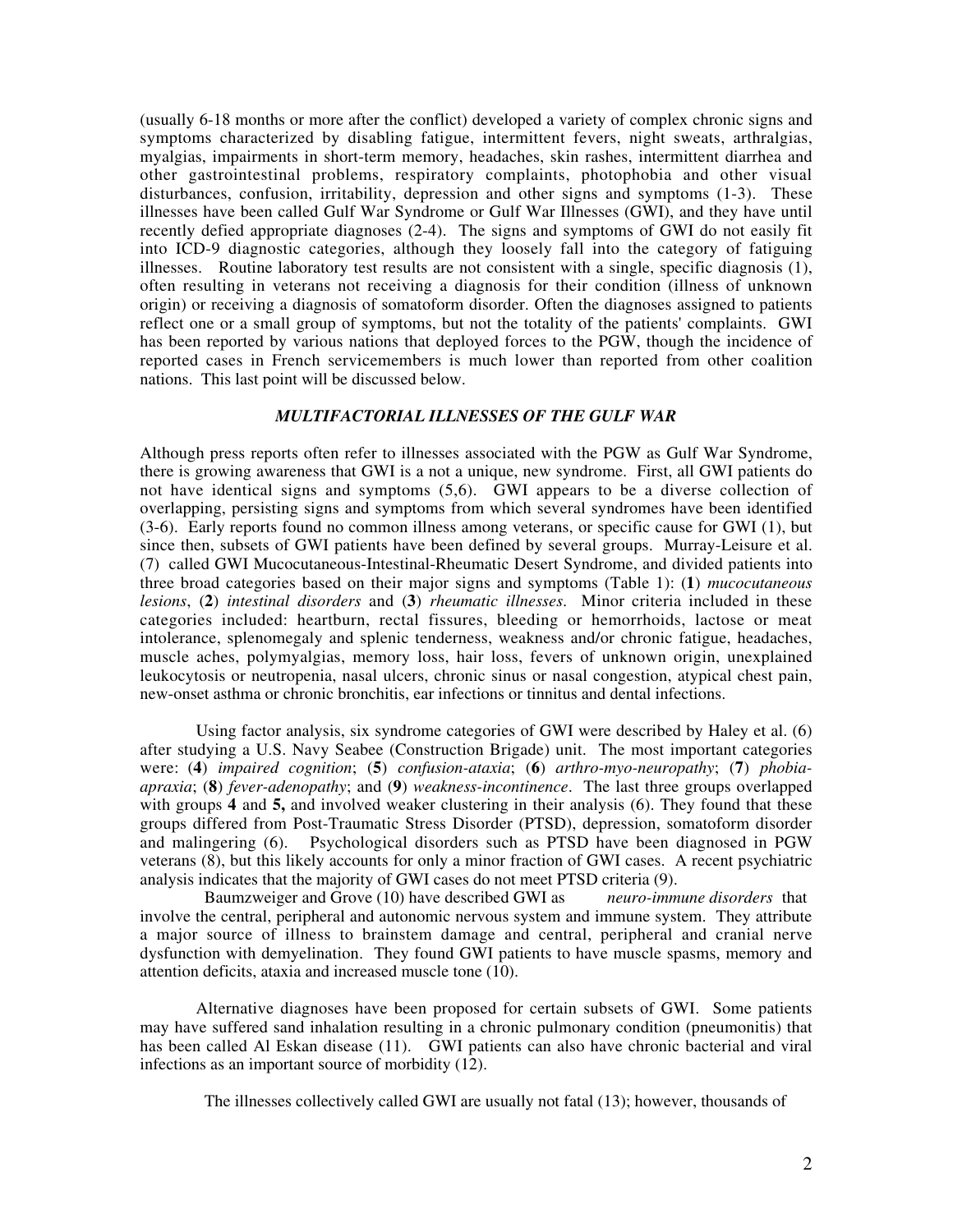PGW veterans have died since the war (14). Possible reasons why these deaths have not been evaluated in official studies may be the limited populations studied, and lack of information on PGW veterans who left the Armed Forces, and died outside of military and VA hospitals (15). Estimates of between 15,000 and 25,000 or more deceased US veterans have been advanced, but the exact figures are unknown. Therefore, it is difficult to determine if PGW veterans are at higher risk of death than non-deployed personnel. Three groups have shown, however, that PGW veterans do have increased rates of accidental deaths compared to non-veterans (16-18). It has been postulated but not proven that this is due to neurologic impairments affecting the operation of motor vehicles.

It is claimed that there are no unique illnesses associated with deployment to the  $PGW^{-1}$ --similar illness clusters (at lower rates) can be found in non-PGW veterans deployed to Bosnia (19,20). Epidemiologic analyses of GWI have been criticized on the basis of self-reporting and self-selection, and that the veterans under study may not be representative of the larger population of veterans (19). Those criticisms notwithstanding, it remains important to characterize signs and symptoms and identify exposures, if possible, of PGW veterans in order to find effective treatments for specific subsets of GWI patients.

 Most current case definitions for GWI are symptom-based, and a consensus of different researchers has shown much higher prevalence rates of GWI in deployed than in non-deployed forces. One case control study of PGW veterans showed higher symptom prevalence in the deployed group than in personnel from the same units that were not deployed to the PGW (21). For certain signs and symptoms, this difference was dramatic (for example, the rate of diarrhea in the deployed group was over 13-times greater than in the non-deployed group) (21). Steele (4) showed that in three studies, PGW-deployed forces had excess rates of 26%, 30% and 32% of GWI symptom patterns (defined as % of cases meeting the GWI case definition in deployed forces minus % of cases meeting GWI case definition in non-deployed forces). Although it has been argued that the arthralgias, fatigue, memory loss, rashes and diarrhea found in GWI patients are nonspecific and often lack a physical cause (19), this conclusion may simply be the result of inadequate workup and lack of availability of routine tests that could define the underlying organic etiologies for these conditions.

## *SIMILARITY OF GWI TO CFS/ME AND FMS*

In most GWI patients the variable incubation time, ranging from months to years after presumed exposure, the cyclic nature of the relapsing fevers and the other chronic signs and symptoms and their subsequent appearance in immediate family members are consistent with an organic, likely infectious process, not a psychosomatic disease or somatoform disorder (2,3,6,7). The syndromes most similar to GWI are Chronic Fatigue Syndrome (CFS) (or Myalgic Encephalomyelitis, ME) and Fibromyalgia Syndrome (FMS) (2,22). We have proposed that the signs and symptoms found in many GWI patients may be caused by chronic exposures to chemical mixtures and host responses to infectious agents, resulting in cytokine abnormalities and a variety of other responses that result in a CFS/ME- or FMS-like disorder (22,23). CFS/ME is defined by persistent, debilitating fatigue in a person who has no previous history of similar symptoms, that does not resolve with rest, and is severe enough to reduce or impair average daily activity below 50% of the patient's premorbid activity level. Patients also report at least four of the following symptoms: fever, sore throat, arthralgia, myalgia, headaches, painful lymph nodes, sleep difficulties, and neuropsychiatric complaints, such as memory loss, visual disturbances, confusion, irritability and depression (24). These signs and symptoms closely parallel those found in most cases of GWI (2,22-24). This also indicates that GWI is not a new syndrome, and it has close similarities to CFS/ME.

 There are some differences between GWI and CFS/ME/FMS that may be important. Haley et al. (6) and Baumzweiger and Grove (10) have stressed that unlike most cases of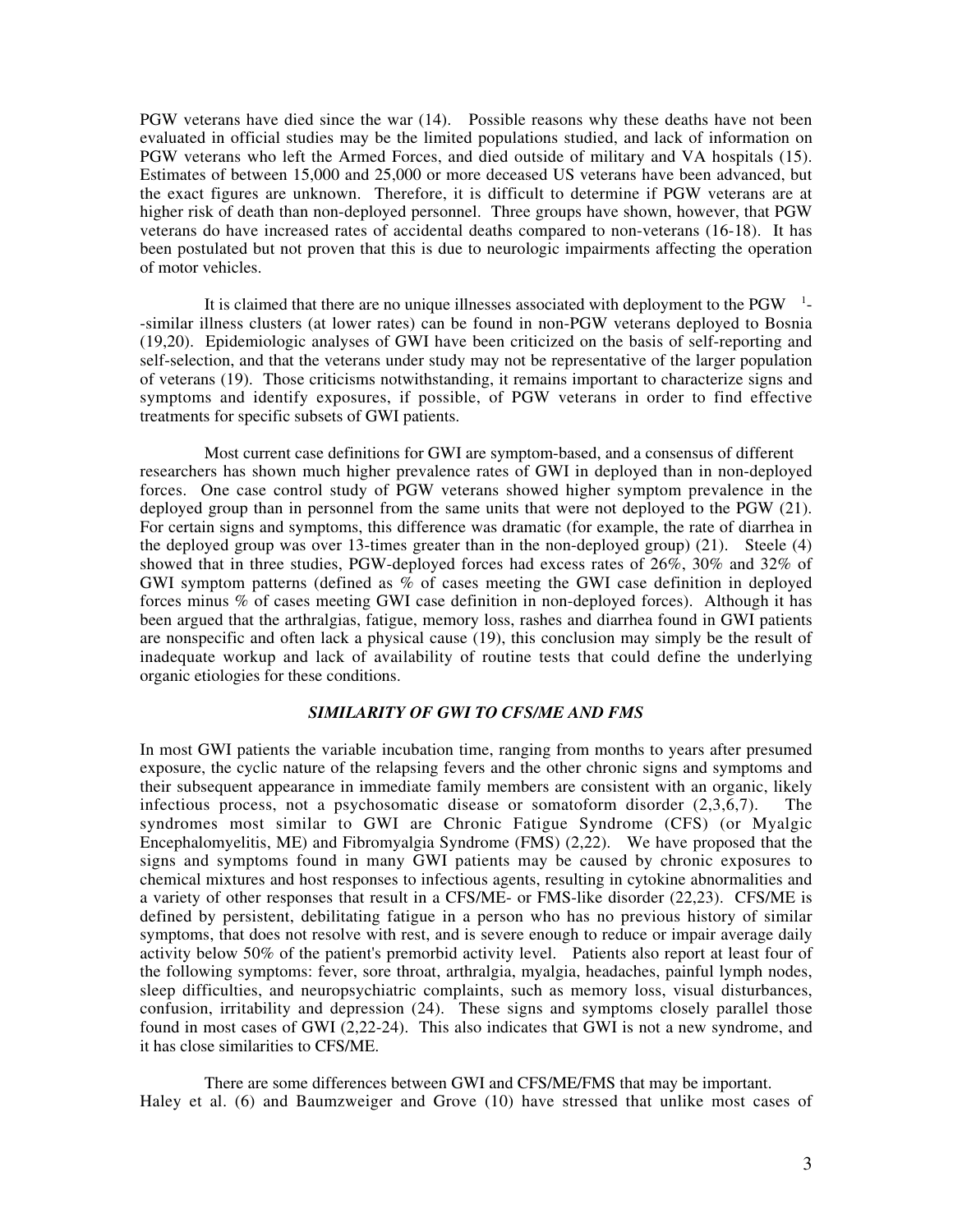CFS/ME and FMS, some cases of GWI are associated with ataxia and increased motor tone. They speculated that this may reflect cranial and peripheral nerve demyelination, brainstem inflammation, and/or limbic system involvement. Using proton magnetic resonance to measure the ratio of plasma homovanillic acid and 3-methoxy-4-hydroxyphenylgycol Haley et al. (25) found reductions in the left basal ganglia dopamine production, supporting the theory that injury to dopaminergic neurons in the basal ganglia can occur in GWI.

# *CHEMICAL EXPOSURES AND GWI*

The overlapping chronic signs and symptoms found in GWI patients could be caused by quite different types of exposures. PGW participants were exposed to chemical, radiological and/or biological agents, and most report combinations of such exposures (Figure 1) (3,6,7,10,14,23,26). Accurate diagnosis and successful treatment of GWI subsets will depend on identifying the illness-provoking exposures, because the different exposures require different methods for amelioration (22,23).

 PGW veterans were exposed to a variety of chemicals, including insecticides, such as the insect repellent N,N-dimethyl-m-toluamide, the insecticide permethrin and other organophosphates, fumes and smoke from burning oil wells, the anti-nerve agent pyridostigmine bromide, solvents used to clean equipment and a variety of other chemicals, including in some cases, possible exposures to low levels of Chemical Warfare (CW) agents (23). Some CW exposure may have occurred because of destruction of CW stores in factories and storage bunkers during and after the war as well as possible offensive use of CW agents (14,27). Some feel that there was no credible evidence for CW exposure (19); however, many veterans have been notified by the Department of Defense of possible CW exposures.

 Exposures to mixtures of toxic chemicals can result in chronic illnesses, even if the exposures are at low-levels (6,10,23,27). Such exposures can cause a wide variety of signs and symptoms, including chronic neurotoxicity and immune supression. Abou-Donia and Wilmarth (28) found that combinations of pyridostigmine bromide, N,N-dimethyl-m-toluamide and permethrin produce neurotoxicity, diarrhea, salivation, shortness of breath, locomotor dysfunctions, tremors, and other impairments in healthy adult hens. Similarly, Moss (29) found that mixtures of chemicals similar to those encountered by PGW veterans were much more toxic than the sum of the individual chemicals' toxicity. Although low levels of individual organophosphate chemicals may not cause signs and symptoms in exposed, non-deployed civilian workers (30), this does not negate a causal role of multiple chemical exposures in causing chronic illnesses such as GWI (19). Organophosphate-Induced Delayed Neurotoxicity (OPIDN) is an example of chronic illness that may be caused by multiple, low level chemical exposures (Figure 1) (31). Multiple Chemical Sensitivity Syndrome (MCS) has also been proposed to result from multiple low level chemical exposures (32). These syndromes can present with many of the signs and symptoms found in GWI patients, and many GWI cases may eventually be explained by complex chemical exposures (6,23,25,29-33). In chemically exposed GWI patients, memory loss, headaches, cognitive problems, severe depression, loss of concentration, vision and balance problems and chemical sensitivities, among others, typify the types of signs and symptoms characteristic of organophosphate exposures. Arguments have been advanced that such exposures do not explain GWI, or that they may only be useful for a small subset of GWI patients (19). These arguments for the most part are based on the effects of single agent exposures (19), not the multiple, complex exposures that were encountered by PGW veterans (33). Since it is unlikely that one or even a few exposures will explain all the signs and symptoms found in GWI patients, seeking subsets or clusters of exposed patients may not be as limiting as suggested by Sartin (19). It could eventually allow practitioners to use unique combinations of treatments based on individual exposures of PGW veterans.

The onset of signs and symptoms of GWI for most patients was between six months and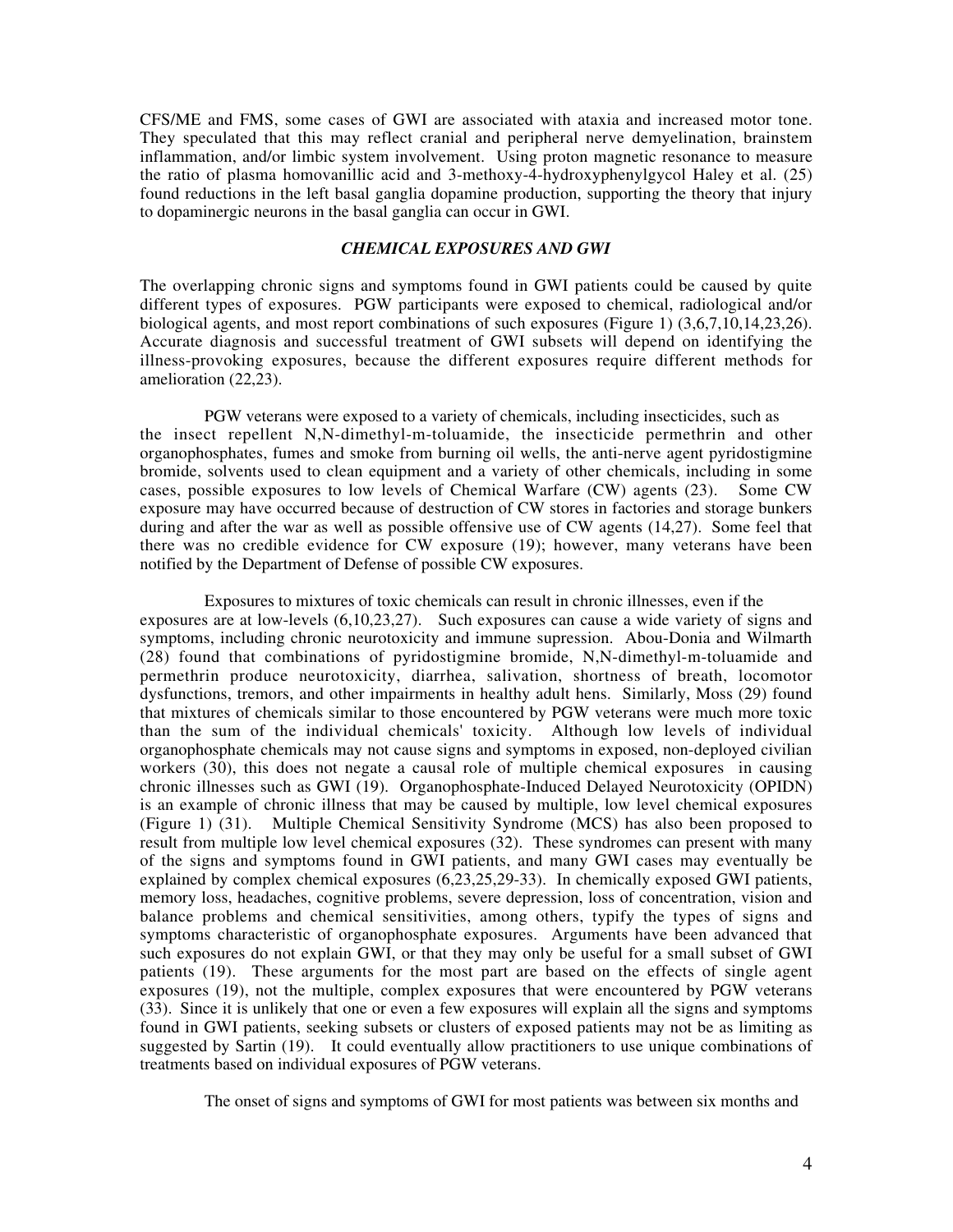two years or more after the end of the war. Slow onset of clinical signs and symptoms in chemically exposed individuals is not unusual for OPIDN (34). Since low-level exposure to organophosphates was common in U.S. PGW veterans, the appearance of delayed, chronic signs and symptoms similar to OPIDN could have been caused by multiple low-level exposures to pesticides, nerve agents, anti-nerve agents and/or other organophosphates (27-29,32), especially in certain subsets of GWI patients (6).

 CW agents were also present in the Persian Gulf region from the bombing of CW factories and storage facilities (and their demolition after the war), and the possible offensive use of CW delivered by SCUD B (SS1) missiles, aircraft or vehicles outfitted with CW sprayers, artillery shells and rockets, CW mines and other sources (23,27,31). Iraqi Armed Forces were known to have extensive stores of such weapons, and intelligence reports indicated that orders to use offensive CW agents were given. In testimony to the U. S. Congress, Army officers indicated that over 14,000 CW alarms sounded during but not before or after the air/ground offensive, and some soldiers were given medals for identifying the types of CW that were released (35). Extensive stockpiles of mustard (blister agent HN or HT), lewisite (blister agent L), sarin (nerve agent GB or GF), tabun (nerve agent GA) and other CW agents were present in the region, and an unknown quantity of these weapons were released into the atmosphere during the air campaign and by the destruction of Iraqi storage bunkers after the conflict (22,35). That low level exposure to nerve agents combined with anti-nerve agents plus other organophosphate exposures may have resulted in delayed casualties in at least some subsets of GWI is a possibility that should not be casually dismissed (19).

# *RADIOLOGICAL EXPOSURES AND GWI*

Depleted uranium (DU) was used extensively in the Gulf War, and it remains an important contaminant of the battlefield (14). DU, a by-product of uranium processing, is used in armorpenetrating ammunition and in protective armor on tanks and other vehicles. DU had been thought to contain only uranium isotopes, primarily  $^{238}$ U (greater than 99%), and small amounts of  $^{235}$ U and  $^{234}$ U. However, when DU was analyzed, it was found to contain small quantities of plutonium and other isotopes, which are much more toxic and radioactive than DU itself (36). When a DU penetrator hits an armored target, it ignites, and between 10% and 70% of the shell aerosolizes, forming uranium oxide particles (36). The particles that form are usually small (less than 5 µm in diameter) and due to their high density settle quickly onto vehicles, bunkers and the surrounding sand, where they can be easily inhaled, ingested or re-aerosolized.

Following contamination, the organs where DU can be found include the lungs and regional lymph nodes, kidney and bone. However, the Armed Forces Radiological Research Institute (AFRRI) also found DU in blood, liver, spleen and brain of rats injected with DU pellets (37). Pregnant rats transmitted DU to placental and fetal tissues as well. Researchers at the AFRRI further noted that "cells exposed to DU are transformed to tumorigenic cells in immunecompromised mice" (37). It is therefore possible that the immune-compromising effects of DU itself or other PGW exposures have led to DU inducing cancer in PGW veterans, and also that DU has produced adverse fetal effects. Studies on DU carriage should be initiated as soon as possible, to determine the prevalence of contamination, and extent of body stores of uranium and other radioactive heavy metals.

Procedures have been developed for analysis of DU metal fragments (38) and DU in urine (39). However, urine testing does not detect uranium in all body sites (36). So far, analysis of DU-contaminated PGW veterans has not shown them to have severe signs and symptoms of GWI (39), but few PGW veterans have been studied. Allegations that DU has led to leukemia in European troops serving in Kosovo (of whom 17 have died from leukemia) and Bosnia are being taken seriously. NATO has called for testing troops from all 19 NATO members for DU (36). In January 2001 the European Parliament called for an end to the use of all DU ammunition by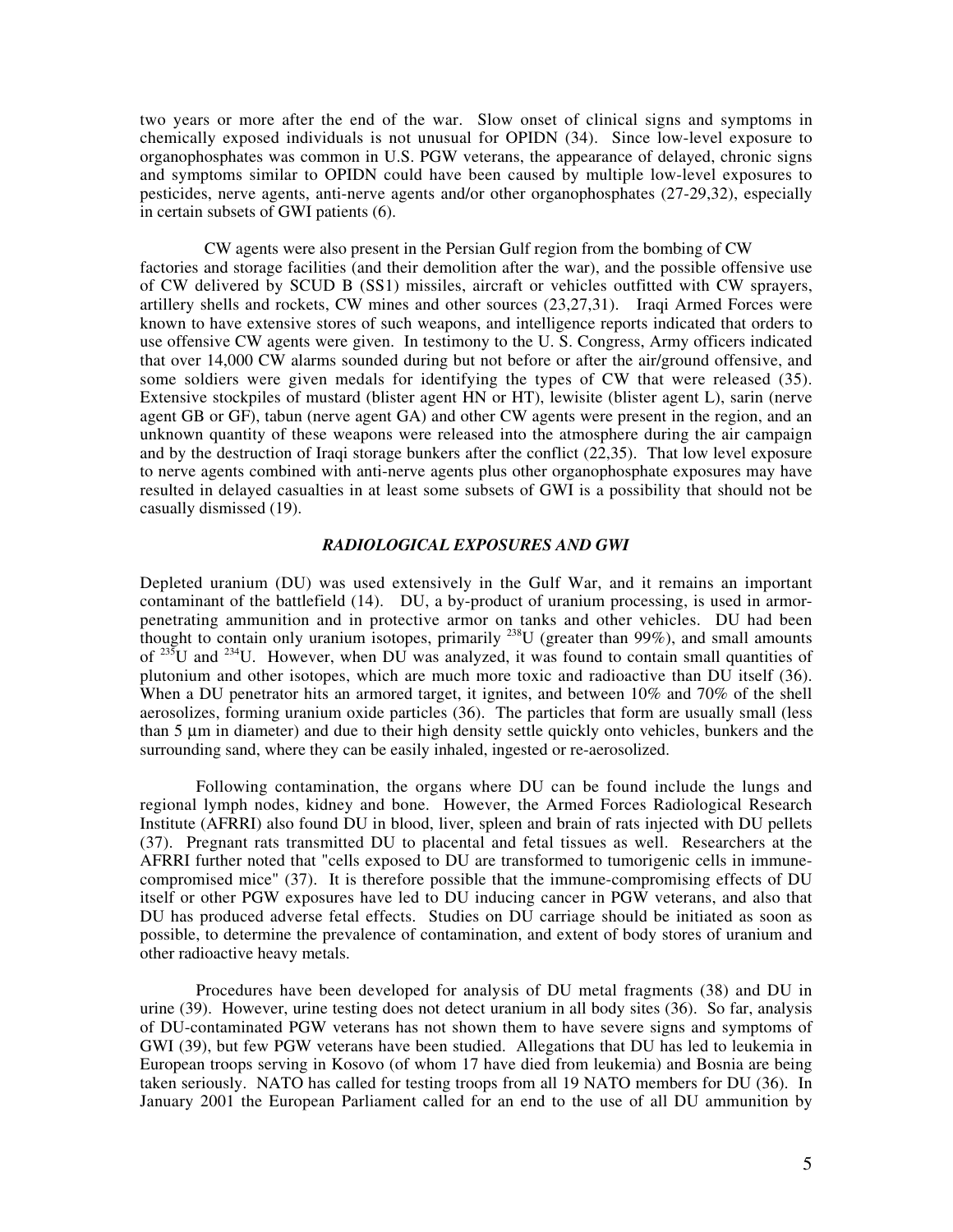#### NATO (36).

#### *OTHER ENVIRONMENTAL EXPOSURES AND GWI*

In addition to the chemicals (and fumes from diesel-powered heaters) in tents and surrounding areas, soldiers were exposed to burning oil well fires and ruptured petroleum pipelines as well as fine, blowing sand. The small size of sand particles (<<0.1 mm) and the relatively constant winds in the region probably resulted in some sand inhalation. The presence of small sand particles deep in the lungs can produce a pulmonary inflammatory disorder that can progress to pneumonitis or Al-Eskan Disease (11,40). Al-Eskan disease, characterized by reactive airways, usually presents as a pneumonitis that can eventually progress to pulmonary fibrosis, and possibly immunosuppression followed by opportunistic infections. Although it is doubtful that many GWI patients have Al-Eskan Disease, the presence of silica-induced immune suppression in some soldiers could have contributed to persisting opportunistic infections in these patients (12,14,22,27).

#### *BIOLOGICAL EXPOSURES AND GWI*

A small number of PGW veterans had confirmed infections with parasites, such as Malaria, Leishmaniasis and Schistosomiasis. These infections could be the cause of illnesses in additional veterans (7). Although these diagnoses may be difficult and are often not considered, characteristic signs and symptoms occur in these illnesses, and diagnostic tests are available. Infection by *Leishmania tropica*, spread by the sandfly *Phlebotomus papatasi*, can result in viscerotropic Leishmaniasis, fever, lymphadenopathy and hepatosplenomegaly (41). The prevalence of Leishmaniasis has been estimated at fewer than 100 cases in PGW veterans.

 Biological toxins were also present in the Kuwaiti Theater of Operations (23,27,42). The Iraqi Army had offensive stores of aflatoxin (*Aspergillus flavus* toxin), ricin (from *Ricinus communis* beans), *Clostridium botulinum* toxin and tricothecene mycotoxins produced by various species of fungi. Some of these toxins can be fatal in very low doses. Aflatoxin can cause delayed carcinogenic or immunosuppressive effects.

 Bacterial infections are suspected in many GWI patients (12,22,23). Murray-Leisure et al. (7) have described a subset of GWI associated with cutaneous sand exposure. The illness may be caused by a transmissable agent found in sand that is endemic to the region. The risk for sandassociated illness appeared to be highest in the fall. Although no sand-associated agent has so far been identified, the slow development of the same signs and symptoms in spouses and children of veterans with GWI suggests that a slow-growing microorganism has been transferred.

 Polymerase chain reaction (PCR) evidence for transmissable infectious agents has been found in GWI patients. In many cases, the veterans' immediate family members appear to have later developed similar signs and symptoms (43-45). One estimate derived from inquiries of over 1,200 GWI families indicated that approximately 77% of spouses and 65% of children born to affected veterans after the war now have the signs and symptoms of GWI (46). Not every family member developed a GWI-like illness, but those that did had similar signs and symptoms and similar PCR evidence of infection. Because of the apparent slow rate of transmission to immediate family members, the general public is probably not at high risk for contracting GWI from casual contact with GWI patients. However, health care personnel may be at some risk.

 Evidence for infectious agents has been found in GWI patients' urine (14) and blood (22,43-45). Hyman (47) has used a microscopic technique to identify remnants of bacterial cell walls in urine, and he has successfully treated patients with several courses of broad spectrum antibiotics. We (43-45,48) and others (49) have found that most of the signs and symptoms in a large subset of GWI patients can be explained by chronic pathogenic bacterial infections, such as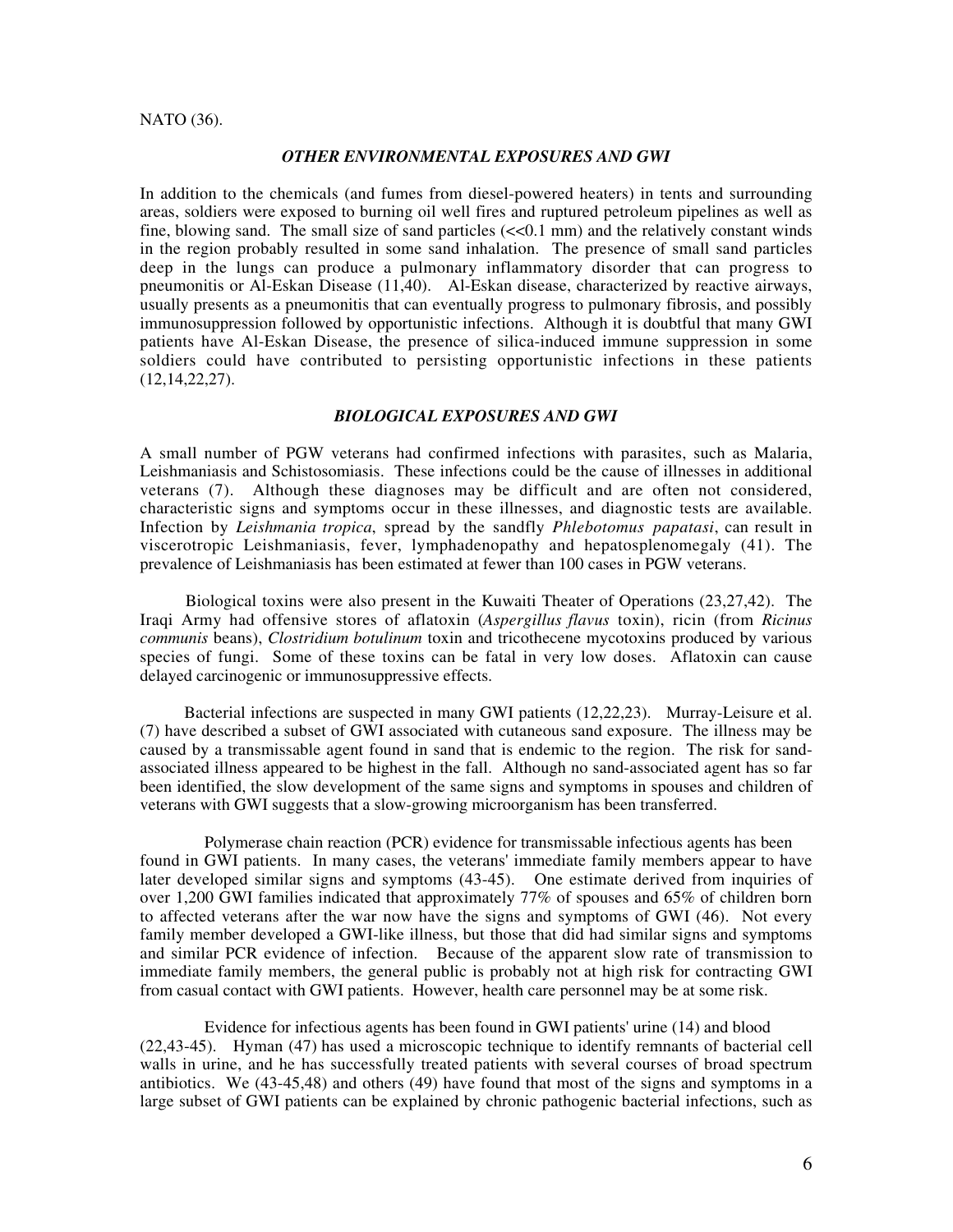mycoplasmal infections. In studies of over 1,500 U.S. and British veterans with GWI, approximately 40% of GWI patients have PCR evidence of such infections, compared to 6-9% in the non-deployed, healthy population (43). This has been confirmed in a large study of 1,600 veterans at over 30 VA and DoD medical centers (VA Cooperative Clinical Study Program #475). Historically, mycoplasmal infections were thought to produce relatively mild diseases limited to particular tissues or organs, such as urinary tract or respiratory system (22,43). However, the mycoplasmas detected in GWI patients with molecular techniques, such as *Mycoplasma fermentans*, are highly virulent, colonize a wide variety of organs and tissues, and are difficult to treat (43,50). The mycoplasma most commonly detected in GWI, *Mycoplasma fermentans* (found in >80% of those GWI patients positive for any mycoplasma), is found intracellularly. It is unlikely that this type of infection will result in a strong antibody response, which may explain the lack of serologic evidence for these types of intracellular infections (51).

When civilian patients with CSF/ME or FMS were similarly examined for systemic mycoplasmal infections about 50% of these patients were positive, indicating another link between these disorders (43). In contrast to GWI, however, several species of mycoplasmas other than *M. fermentans* were found in higher percentages of CSF/ME and FMS patients than GWI patients (43,49,52).

Approximately one-half of GWI patients also show fragile chromosomes that are more easily degraded by cellular nucleases, resulting in release of characteristic nucleotide fragments (53), but this might be due to the action of intracellular bacteria that are known to release chromosome-damaging chemicals (50,54). Similarly, the finding of activation of the coagulation system in GWI patients could also be related to chronic infections that cause coagulation disturbances (55).

A few other chronic infections have been found in GWI patients. In contrast to an early official report (56), we have found preliminary evidence for *Brucella* infections in some GWI cases. Inhalation of *Brucella melitensis* can cause many but not all of the signs and symptoms of GWI. Another bacterial infection found in small numbers of cases includes Q Fever (57), caused by *Coxiella burnetii*.

# *MULTIPLE VACCINES AND GWI*

A possible source for immune disturbances and chronic infections found in GWI patients is the multiple vaccines that were administered close together around the time of deployment to the Gulf. Unwin et al. (20) and Cherry et al. (58) found a strong association between GWI and the multiple (including biological warfare) vaccines that were administered to British PGW veterans. Unwin et al. (20) and Goss Gilroy (59) also noted an association specifically with anthrax vaccines and GWI symptoms in British and Canadian veterans. Steele (4) found a three-fold increased incidence of GWI in *nondeployed* veterans from Kansas who had been vaccinated in preparation for deployment, compared to non-deployed, non-vaccinated veterans. Mahan et al.  $(26)$  found a two-fold increased incidence of GWI symptoms in U.S. veterans who recalled they had received anthrax vaccinations at the time of the Gulf War, versus those who thought they had not.

In the United States, GWI signs and symptoms have developed in personnel who recently received the anthrax vaccine. On some military bases this has resulted in chronic illnesses in as many as 7-10% of personnel receiving the vaccine (60). The chronic signs and symptoms associated with anthrax vaccination are similar, if not identical, to those found in GWI patients, suggesting that at least some of the chronic illnesses suffered by veterans of the PGW were caused by vaccines (60). Undetectable microorganism contaminants in vaccines could have resulted in illness, and may have been more likely to do so in those with compromised immune systems. This could include individuals with DU or chemical exposures, or personnel who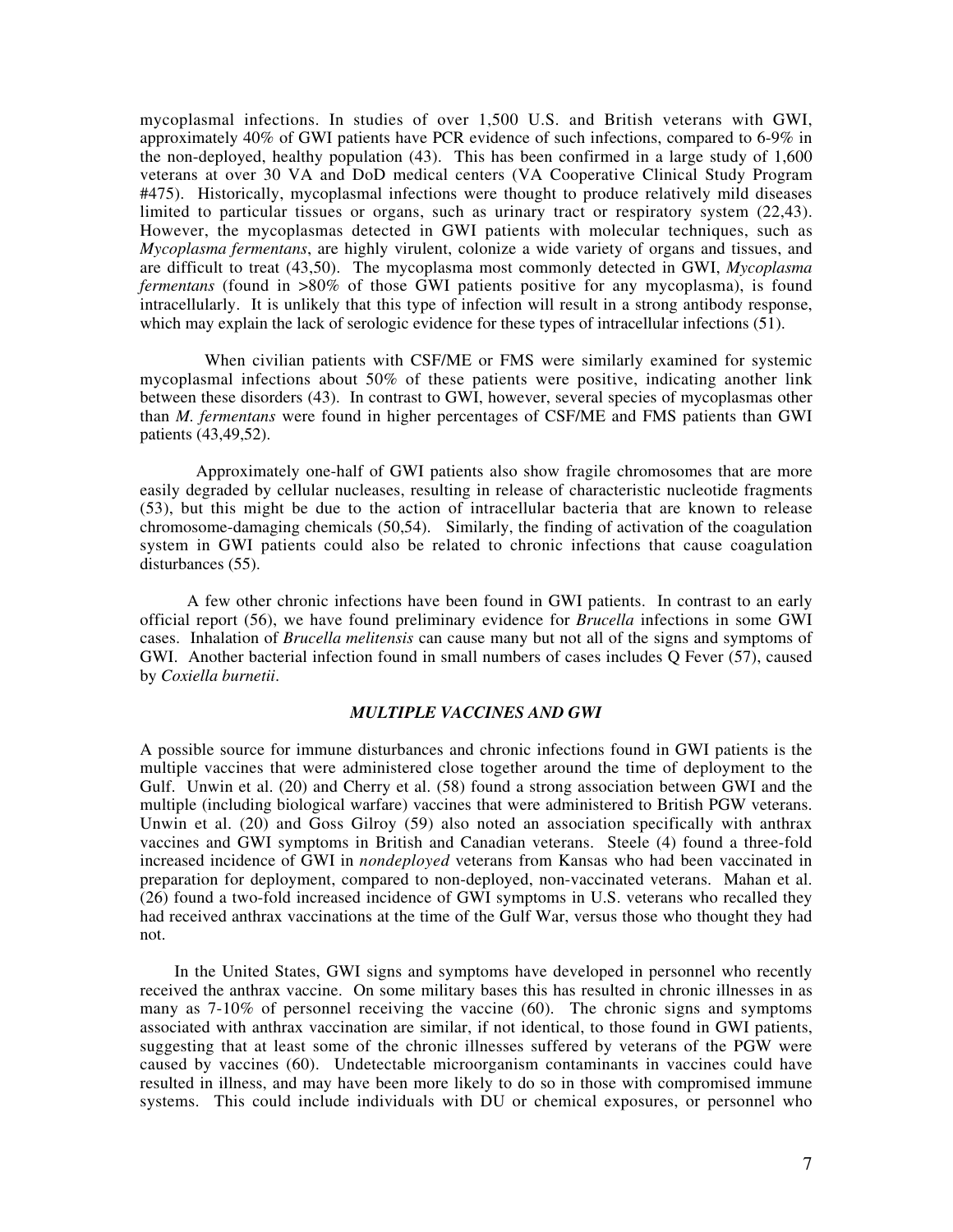received multiple vaccines in a short period of time. Since contamination with mycoplasmas has been found in commercial vaccines (61), the vaccines used in the PGW should be considered as a possible source of the chronic infections found in GWI (60).

#### *TREATMENT OF GWI*

Treatment of GWI should follow from knowledge of the types of exposures encountered around the time of the PGW. For example, the treatment of chemically sensitive patients involves removal of offending chemicals from the patients' environment, and may also include methods to remove chemicals from the patients' depot sites, and other treatments (23,62-65). Chemically exposed patients can be extremely sensitive to a variety of commonly encountered chemicals, including perfumes and air fresheners, petrochemical fumes, chlorine, cleaning solutions and solvents. They may also be very sensitive to certain foods, and special diets can be necessary. In some cases, cutaneous contact with certain substances can cause strong reactions.

 GWI patients with MCS or OPIDN may benefit from dry saunas (63), as well as magnesium sulfate-hydrogen peroxide baths (66). Toxic substances may be removed through a program of heat depuration, physical therapy, nutritional supplementation, and in some cases other therapies might be employed (62-65). In addition to heat, exercise and diet, a variety of medications may alleviate some symptoms in GWI patients. Some patients have benefited from anti-anxiety, anti-depressant and anti-inflammatory drugs (10), but this may not be beneficial for other GWI patients, especially those with chronic infections (22,63) or with MCS.

 Amelioration of DU carriage depends on reducing the body burden of heavy metals by chelation, and surgical removal of shrapnel, combined with nutritional strategies. However, it must be recognized that the actual composition of DU and the extent of its toxicity remain to be determined. The extent of troop contamination also remains unknown and should be determined. Although chelation therapy has been proposed for DU contamination, the effectiveness of chelation for DU removal is uncertain, particularly for exposures that took place years earlier.

Chronic infections can be treated with the appropriate antibiotics. Treatment with antibiotics can result in improvement and even recovery in patients made ill by bacteria or mycoplasmas, such as *M. fermentans* (22,43-45). The recommended treatments for systemic mycoplasmal infections require long-term antibiotic therapy (22), because few patients recover after only a few weeks or months of treatment. This may be a reflection of the intracellular locations of most mycoplasma, the slow-growing nature of these microorganisms, or their inherent resistance to antibiotics (50). Once our patients recovered and were able to return to preillness levels of activity, mycoplasma gene sequences could no longer be detected in their leukocytes. These clinical responses were not due to placebo effects, because administration of antibiotics that are not effective against mycoplasmal infections, such as penicillins, resulted in patients becoming more, not less, symptomatic. Interestingly, CFS/ME, FMS and GWI patients with systemic infections that slowly recover on antibiotic therapy become less environmentally sensitive, suggesting that their immune systems may be returning to pre-illness states. If such patients had illnesses that were caused by stress or solely by chemical exposures, they would not respond to the recommended antibiotics and slowly recover. In addition, if such treatments were just suppressing autoimmune activity, then patients should have relapsed after the treatments were discontinued (50).

We and others (67) have found abnormal levels of certain substances (thyroid hormone, aldosterone, cortisol, vitamin B12) in some PGW patients, possibly due to autoimmune attack on endocrine tissues. These levels should be monitored and appropriately supplemented.

# *FINAL COMMENTS ON GWI*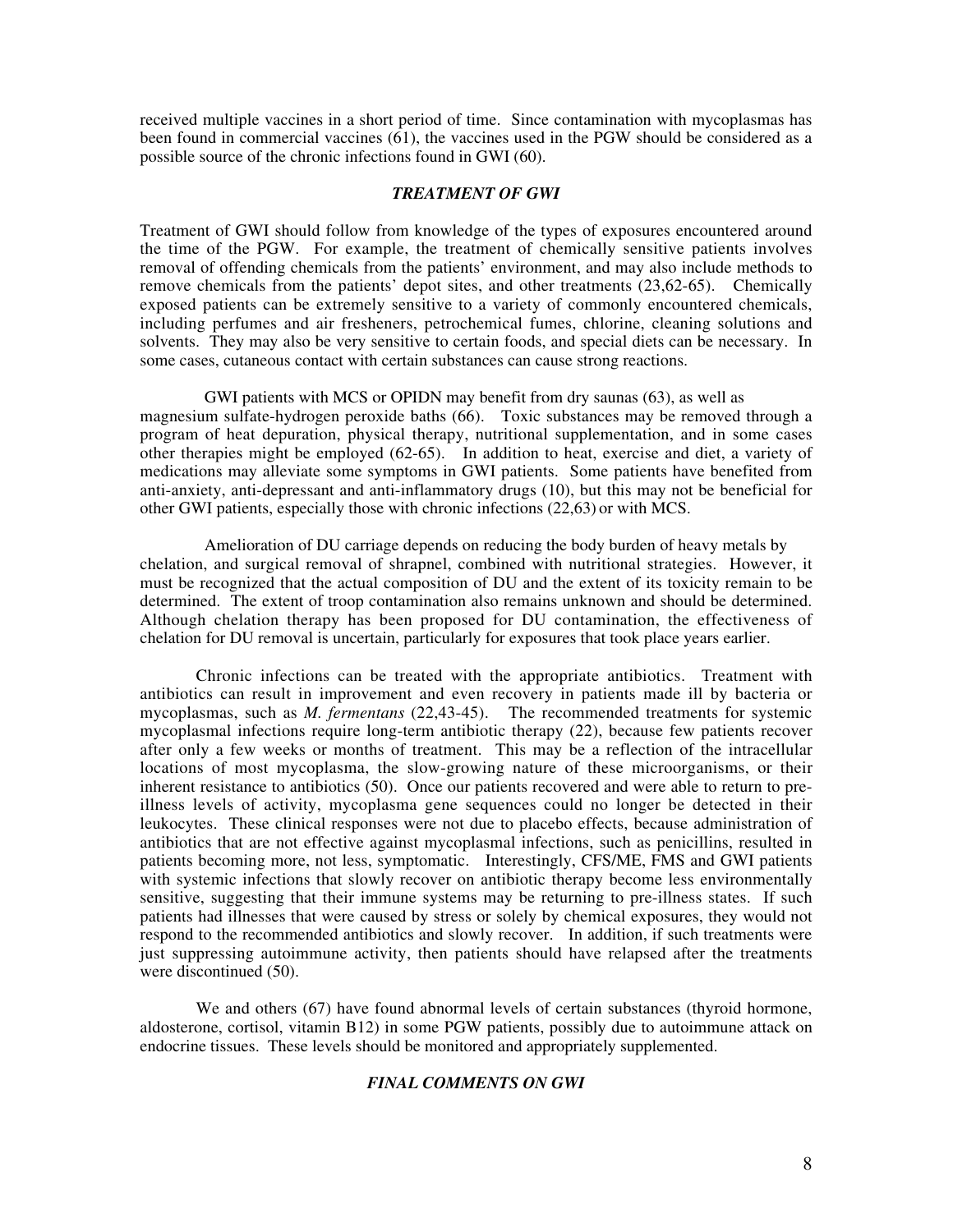Because of the relatively nondescript, widespread, chronic signs and symptoms of GWI, it has defied a simple case definition. Various authors have described GWI as a set of distinct syndromes. However, GWI may simply be a complex collection of overlapping chronic illnesses caused by multiple toxic chemical, radiological and biological exposures, including vaccines.

Interestingly, the French Ministry of Defense reported very few GWI cases (68). During the PGW the French forces did not use vaccines as a primary defense against Iraqi BW, and they did not use anti-nerve agents extensively as a defense against Iraqi CW agents (69). Instead, they used controlled environments, prophylactic antibiotics to counter BW agents, and depended on protective suits to counter CW agents (27,60,69). Finally, efforts are being made to determine the relative effectiveness of these very different chemical and biological prophylactic and treatment strategies used by different nations (69). And the French Ministry of Defense has been urged to investigate the role of vaccinations, obtained by small numbers of French troops while serving with US and British forces, in French soldiers who have now developed GWI (60,68).

Recent attention to the role of chemical and radiological exposures, hormonal deficiencies, and infections with microorganisms (some possibly originating from the vaccines used in the PGW), in GWI patient subsets, has allowed investigators to successfully treat GWI cases. Because this approach to GWI has not been widely used, we hope to encourage other clinicians to extensively evaluate and successfully treat ill PGW veterans and their families.

# *REFERENCES*

- 1. NIH Technology Assessment Workshop Panel. The Persian Gulf Experience and Health. *JAMA* 1994; 272:391- 396.
- 2. Nicolson GL, Nicolson NL. Chronic Fatigue Illness and Operation Desert Storm. *Journal of Occupational and Environmental Medicine* 1995; 38:14-17.
- 3. Fukuda K, Nisenbaum R, Stewart G, et al. Chronic multisymptom illness affecting Air Force veterans of the Gulf War. *JAMA* 1998; 280:981-988.
- 4. Steele L. Prevalence and patterns of Gulf War Illness in Kansas veterans: association of symptoms with characteristics of person, place and time of military service. *American Journal of Epidemiology* 2000; 152:992- 1002.
- 5. Ismail K, Everitt B, Blatchley N, et al. Is there a Gulf War syndrome? *Lancet* 1999; 353:179-182.
- 6. Haley RW, Kurt TL, Hom J. Is there a Gulf War Syndrome? Searching for syndromes by factor analysis of symptoms. *JAMA* 1997; 277:215-222.
- 7. Murray-Leisure KA, Daniels MO, Sees J, et al. Mucocutaneous-, Intestinal-, Rheumatic Desert Syndrome (MIRDS): I. Definition histopathology, incubation period and clinical course. *International Journal of Medicine* 1998; 1:47-72.
- 8. Engel CC Jr, Ursano R, Magruder C, et al. Psychological conditions diagnosed among veterans seeking Department of Defense care for Gulf War-related health concerns. *Journal of Occupational and Environmental Medicine* 1999; 41:384-392.
- 9. Lange G, Tiersky L, DeLuca J, et al. Psychiatric diagnoses in Gulf War veterans with fatiguing illnesses. *Psychiatry Research* 1999; 89:39-48.
- 10. Baumzweiger WE, Grove R. Brainstem-Limbic immune dysregulation in 111 Gulf War veterans: a clinical evaluation of its etiology, diagnosis and response to headache treatment. *International Journal of Medicine* 1998; 1:129-143.
- 11. Korényi-Both A, Korényi-Both AL, Juncer DJ. Al Eskan disease: Persian Gulf Syndrome. *Military Medicine* 1997; 162:1-13.
- 12. Nicolson GL. Chronic infections as a common etiology for many patients with Chronic Fatigue Syndrome, Fibromyalgia Syndrome and Gulf War Illnesses. *International Journal of Medicine* 1998; 1:42-46.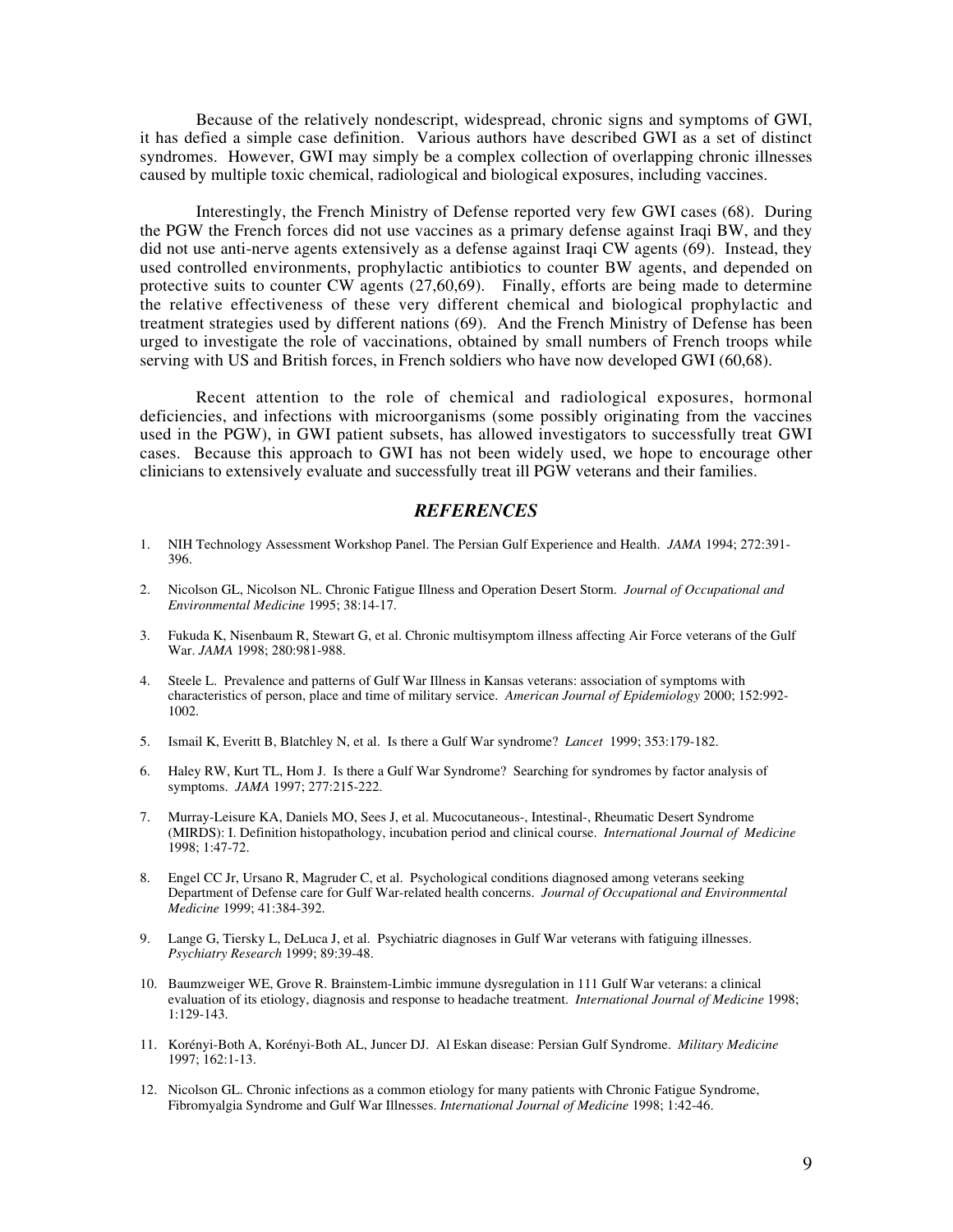- 13. Writer JV, DeFraites RF, Brundage JF. Comparative mortality among US military personnel in the Persian Gulf region and worldwide during Operations Desert Shield and Desert Storm. *JAMA* 1996; 275:118-121.
- 14. Nicolson GL, Hyman E, Korényi-Both A, et al. Progress on Persian Gulf War Illnesses: reality and hypotheses. *International Journal of Occupational Medicine and Toxicology* 1995; 4:365-370.
- 15. Leisure KM, Nicolson NL, Nicolson, GL. . Hospitalizations for unexplained illnesses among U.S. veterans of the Persian Gulf War. *Emerging Infectious Dis*eases 1998; 4:707-709.
- 16. Bell NS, Amoroso PJ, Wegman DH et al. Proposed explanations for excess injury among veterans of the Persian Gulf War and a call for greater attention from policymakers and researchers. *Injury Prevention* 2001;7:4-9.
- 17. Macfarlane GJ, Thomas E, Cherry N. Mortality among U.K. Gulf War Veterans. *Lancet* 2000; 356:17-21.
- 18. Kang HK, Bullman TA. Mortality among U.S. veterans of the Persian Gulf War. *New England Journal of Medicine* 1996; 335: 1498-504.
- 19. Sartin JS. Gulf War Illnesses: causes and controversies. *Mayo Clinic Proceedings* 2000; 75:811-819.
- 20. Unwin C, Blatchley N, Coker W, et al. Health of UK servicemen who served in the Persian Gulf War. *Lancet* 1999;353:169-178.
- 21. Kizer KW, Joseph S, Rankin JT. Kizer KW, Joseph S, Rankin JT. Unexplained illness among Persian Gulf War vetrans in an Air National Guard unit: preliminary report--August 1990-March 1995. *Morbidity Mortality Weekly Report* 1995; 44: 443-447.
- 22. Nicolson GL, Nasralla M, Franco AR, et al. Diagnosis and Integrative Treatment of Intracellular Bacterial Infections in Chronic Fatigue and Fibromyalgia Syndromes, Gulf War Illness, Rheumatoid Arthritis and other Chronic Illnesses. *Clinical Practice of Alternative Medicine* 2000; 1:92-102.
- 23. Nicolson GL, Nasralla M, Haier J, et al. Gulf War Illnesses: Role of chemical, radiological and biological exposures. *In:* War and Health, H. Tapanainen, ed., Helsinki: Zed Press, 431-446, 2001.
- 24. Fukuda K, Nisenbaum R, Stewart G, et al. Chronic multisymptom illness affecting Air Force veterans of the Gulf War. *JAMA* 1998; 280:981-988.
- 25. Haley RW, Fleckenstein JL, Marshall WW, et al. Effect of basal ganglia injury on central dopamine activity in Gulf War Syndrome: correlation of proton magnetic resonance spectroscopy and plasma homovanillic acid levels. *Archives of Neurology* 2000; 280:981-988.
- 26. Mahan CM, Kang HK, Ishii EK et al. Anthrax vaccination and self-reported symptoms, functional status and medical conditions in the national health survey of Gulf War era veterans and their families. Presented to the Conference on Illnesses among Gulf War Veterans: A Decade of Scientific Research. Military and Veterans Health Coordinating Board, Research Working Group. Alexandria, VA: January 24-26, 2001.
- 27. Nicolson GL, Nicolson NL. Gulf War Illnesses: complex medical, scientific and political paradox. *Medicine, Conflict and Surviv*al 1998; 14: 74-83.
- 28. Abou-Donia MB, Wilmarth KR. Neurotoxicity resulting from coexposure to pyridostigmine bromide, DEET and permethrin: Implications of Gulf War exposures. *Journal of Toxicology and Environmental Health* 1996; 48:35- 56.
- 29. Moss JL. Synergism of toxicity of *N,N*-dimethyl-*m*-toluamide to German cockroaches (*Othopiera blattellidae*) by hydrolytic enzyme inhibitors. *Journal of Economic Entomology* 1996; 89:1151-1155.
- 30. Baker DJ, Sedgwick EM. Single fibre electromyographic changes in man after organophosphate exposure. *Human Experimental Toxicol*ogy 1996; 15:369-375.
- 31. Jamal GA. Gulf War syndrome-a model for the complexity of biological and environmental interactions with human health. *Adverse Drug Reactions and Toxicology Review* 1997; 16:133-170.
- 32. Miller CS, Prihoda TJ. The Environmental and Exposure and Sensitivity Inventory (EESI): a standardized approacxh for quantifying symptoms and intolerances for research and clinical applications. *Toxicology and Industrial Health* 1999; 15:386-397.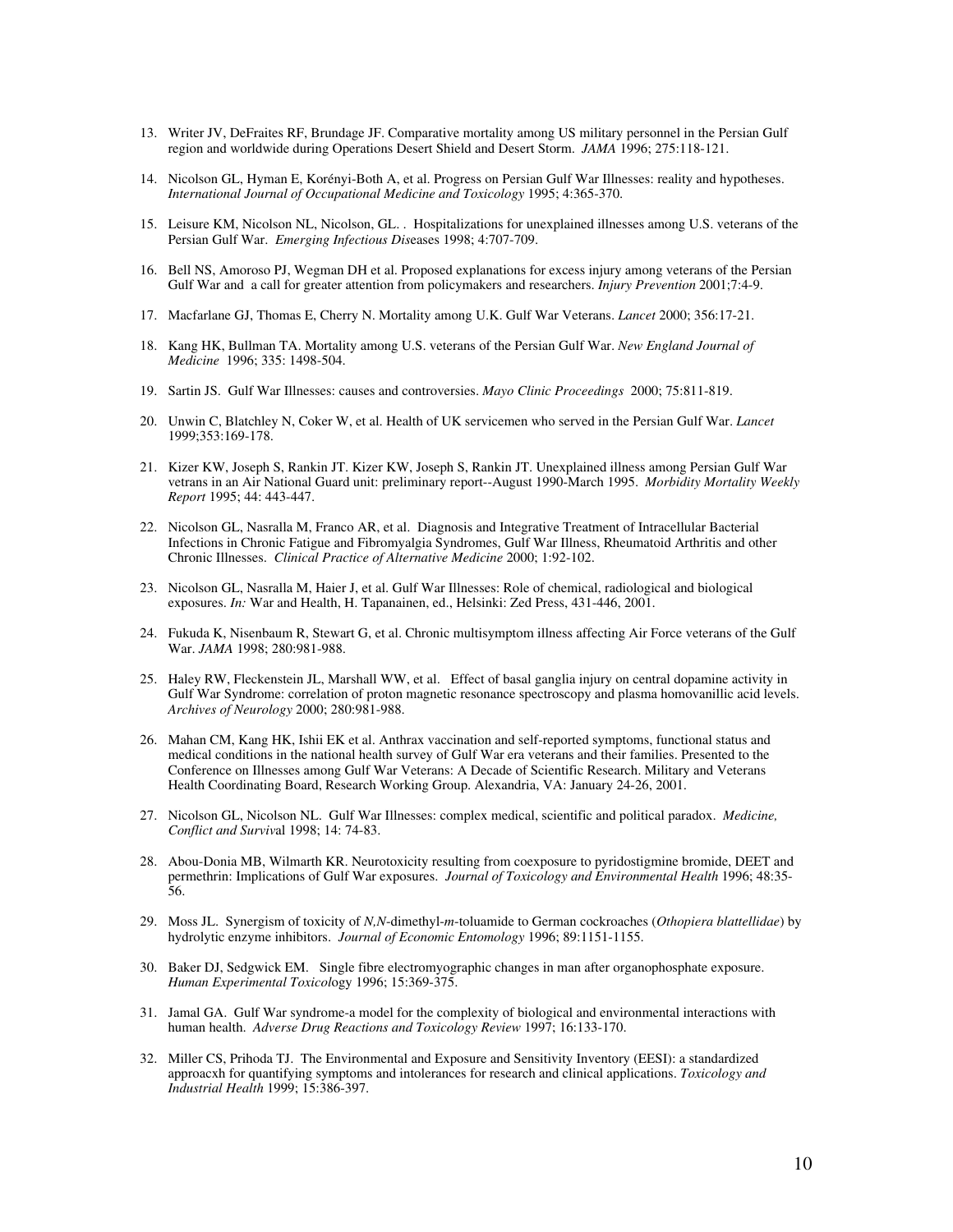- 33. Haley RW, Kurt TL. Self-reported exposure to neurotoxic chemical combinations in the Gulf War. A crosssectional epidemiologic study. *JAMA* 1997; 277:231-237.
- 34. Gordon JJ, Inns RH, Johnson MK et al. The delayed neuropathic effects of nerve agents and some other organophosphorus compounds*. Archives of Toxicology* 1983; 52:71-82.
- 35. Eddington PG. Gassed in the Gulf. Washington D.C.: Insignia Publishing, 1997.
- 36. Briefing Note 03/2001. Depleted Uranium Munitions. European Parliament Directorate General for Research-Directorate A. Scientific and Technological Options Assessment. January 2001.
- 37. Subcommittee on Human Resources, Committee on Government Reform and Oversight. Status of efforts to identify Gulf War Syndrome: Multiple Toxic Exposures. June 26, 1997 hearing. Washington DC: U.S. Government Printing Office, 1998.
- 38. Kalinich JF, Ramakrishnan N, McClain DE. A procedure for the rapid detection of depleted uranium in metal shrapnel fragments. *Military Medicine* 2000; 165:626-629.
- 39. Hooper FJ, Squibb KS, Siegel EL, et al. Elevated uranium excretion by soldiers with retained uranium shrapnel. *Health Physics* 1999; 77:512-519.
- 40. Korényi-Both AL, Molnar AC, Korényi-Both AL, et al. Al Eskan disease: Desert Storm pneumonitis. *Military Medicine* 1992; 157:452-462.
- 41. Magill AJ, Grogl M, Fasser RA, et al. Viscerotropic leishmaniasis caused by *Leishmania tropica* in soldiers returning from Operation Desert Storm. (1993) *New England Journal of Medicine* 1993; 328:1383-1387.
- 42. Zilinskas RA. Iraq's biological weapons. The past as future? *JAMA* 1997;278:418-24.
- 43. Nicolson GL, Nasralla M, Franco AR, et al. . Mycoplasmal infections in fatigue illnesses: Chronic Fatigue and Fibromyalgia Syndromes, Gulf War Illness and Rheumatoid Arthritis. *Journal of Chronic Fatigue Syndrome* 2000; 6(3/4):23-39.
- 44. Nicolson GL, Nicolson NL. Diagnosis and treatment of mycoplasmal infections in Persian Gulf War Illness-CFIDS patients. Intern. *Journal of Occupational Medicine, Immunology and Toxicology* 1996; 5:69-78.
- 45. Nicolson GL, Nicolson NL, Nasralla M. Mycoplasmal infections and Chronic Fatigue Illness (Gulf War Illness) associated with deployment to Operation Desert Storm. *International Journal of Medicine* 1998; 1: 80-92.
- 46. U. S. Senate Committee on Banking, Housing and Urban Affairs. U. S. chemical and biological warfare-related dual use exports to Iraq and their possible impact on the health consequences of the Persian Gulf War , Washington DC: 103rd Congress, 2nd Session Report: 103-900, May 25, 1994.
- 47. Hyman ES. A urinary marker for systemic coccal disease. *Nephron* 1994; 68:314-326.
- 48. Nicolson GL, Nasralla M, Haier J, et al. Diagnosis and treatment of chronic mycoplasmal infections in Fibromyalgia and Chronic Fatigue Syndromes: relationship to Gulf War Illness. *Biomedical Therapy* 1998; 16:266-271.
- 49. Vojdani A, Franco AR. Multiplex PCR for the detection of *Mycoplasma fermentans, M. hominis* and *M. penetrans* in patients with Chronic Fatigue Syndrome, Fibromyalgia, Rheumatoid Arthritis and Gulf War Illness. *Journal of Chronic Fatigue Syndrome* 1999; 5:187-197.
- 50. Nicolson GL, Nasralla M, Nicolson NL. The pathogenesis and treatment of mycoplasmal infections. *Antimicrobial and Infectious Disease Newsletter* 1999; 17:81-88.
- 51. Gray GC, Kaiser KS, Hawksworth AW, et al. No serologic evidence of an association found between GulfWar service and *Mycoplasma fermentans* infection. *American Journal of Tropical Medicine and Hygiene* 1999; 60:752-757.
- 52. Nasralla M, Haier J, Nicolson GL. Multiple mycoplasmal infections detected in blood of Chronic Fatigue and Fibromyalgia Syndrome patients. *European Journal of Clinlical Microbiology and Infectious Disease* 1999; 18:859-865.
- 53. Urnovitz HB, Tuite JJ, Higashida JM et al. RNAs in the sera of Persian Gulf War veterans have segments homologous to chromosome 22 q11.2 *Clinical Diagnosis and Laboratory Immunology* 1999; 6:330-335.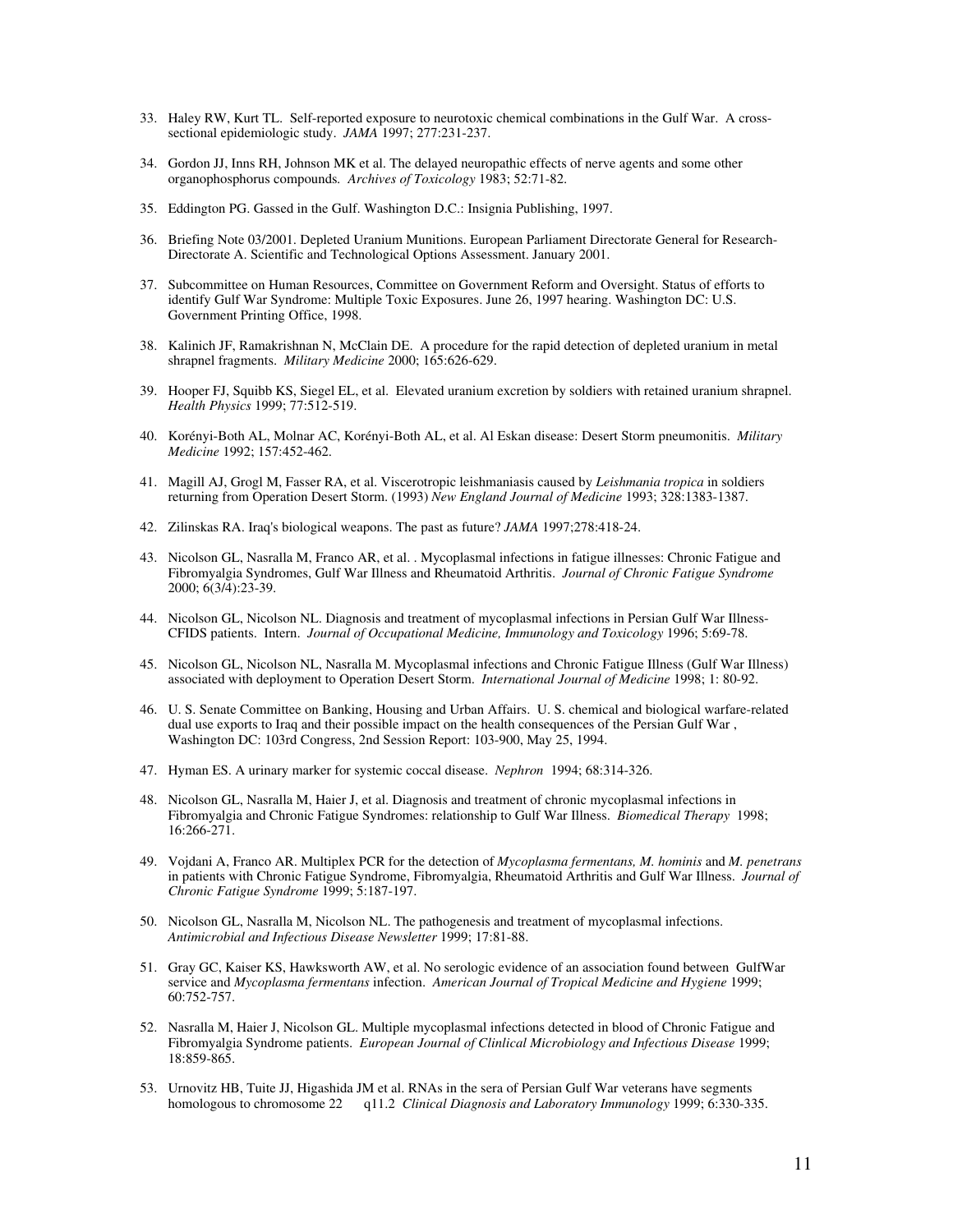- 54. Paddenberg R, Wulf S, Weber A, et al. Internucleosomal DNA fragmentation in cultured cells under conditions reported to induce apoptosis may be caused by mycoplasma endonucleases. *European Journal of Cell Biology* 1996; 71:105-119.
- 55. Hannan KL, Berg DE, Baumzweiger W, et al. Activation of the coagulation system in Gulf War Illnesses: a potential pathophysiologic link with chronic fatigue syndrome, a laboratory approach to diagnosis. *Blood Coagulation and Fibrinolysis* 2000; 7:673-678.
- 56. DeFraites RF, Wanat ER, Norwood AE, et al. Report: Investigation of a suspected outbreak of an unknown disease among veterans of Operation Desert Shield/Storm, 123d Army Reserve Command, Fort Benjamin Harrison, Indiana. Washington, DC: Epidemiology Consultant Service (EPICON), Division of Preventive Medicine, Walter Reed Army Institute of Research, April, 1992.
- 57. Ferrante MA, Dolan MJ. Q fever meningoencephalitis in a soldier returning from the Persian Gulf war. *Clinical Infectious Diseases* 1993; 16:489-496.
- 58. Cherry N, Creed F, Silman A, et al. Health and exposures of United Kingdom Gulf war veterans. Part II: The relation of health to exposure. *Journal of Occupational and Environmental Medicine* 2001;58:299-306.
- 59. Goss Gilroy Inc. Health Study of Canadian Forces Personnel Involved in the 1991 Conflict in the Persian Gulf Volume I. Prepared for Gulf War Illness Advisory Committee. Ottawa: Department of National Defense. April 20, 1998. <www.dnd.ca/menu/press/Reports/Health/health\_study\_eng\_1.htm>
- 60. Nicolson GL, Nass M, Nicolson NL. The anthrax vaccine controversy. Questions about its efficacy, safety and strategy. *Medical Sentinel* 2000; 5:97-101.
- 61. Thornton D. A survey of mycoplasma detection in vaccines. *Vaccine* 1986; 4:237-240.
- 62. Ziem GE. Multiple chemical sensitivity: treatment and follow up with avoidance and control of chemical exposures. *Toxicology and Industrial Health* 1992; 8:73-86.
- 63. Rea WJ, Pan Y, Johnson AR, et al. Reduction of chemical sensitivity by means of heat depuration, physical therapy and nutritional supplementation in a controlled environment. *Journal of Nutrition and Environmental Medicine* 1996; 6:141-148.
- 64. Kilburn KH, Warsaw RH, Shields MG. Neurobehavioral Dysfunction in firemen exposed to polychlorinated biphenyls (PCBs): possible improvement after detoxification. *Archives of Environmental Health* 1989;44:345-50.
- 65. Krop J. Chemical sensitivity after intoxication at work with solvents: response to sauna therapy*. Journal of Alternative and Complementary Medicine* 1998;4:77-86.
- 66. Nicolson GL. Considerations when undergoing treatment for chronic infections found in Chronic Fatigue Syndrome, Fibromyalgia Syndrome and Gulf War Illnesses. (Part 1). Antibiotics Recommended when indicated for treatment of Gulf War Illness/CFIDS/FMS. (Part 2). *International Journal of Medicine* 1998; 1:115-117, 123- 128.
- 67. Clauw D, Groner K, Whalen G et al. Hypothalamic Pituitary Adrenal Axis Function in Veterans with Unexplained Illness, Compared with Fibromyalgia Subjects, and Controls. Presented to the Conference on Illnesses among Gulf War Veterans: A Decade of Scientific Research. Alexandria, VA: Military and Veterans Health Coordinating Board, Research Working Group. January 24-26, 2001.
- 68. Reuters (Paris, France). French to Check Liaison Officers for Gulf Syndrome. September 14, 2000.
- 69. General Accounting Office Report. Coalition Warfare: Gulf War Allies Differed in Chemical and Biological Threats Identified and in Use of Defensive Measures. Washington DC: GAO-01-13, April 2001.

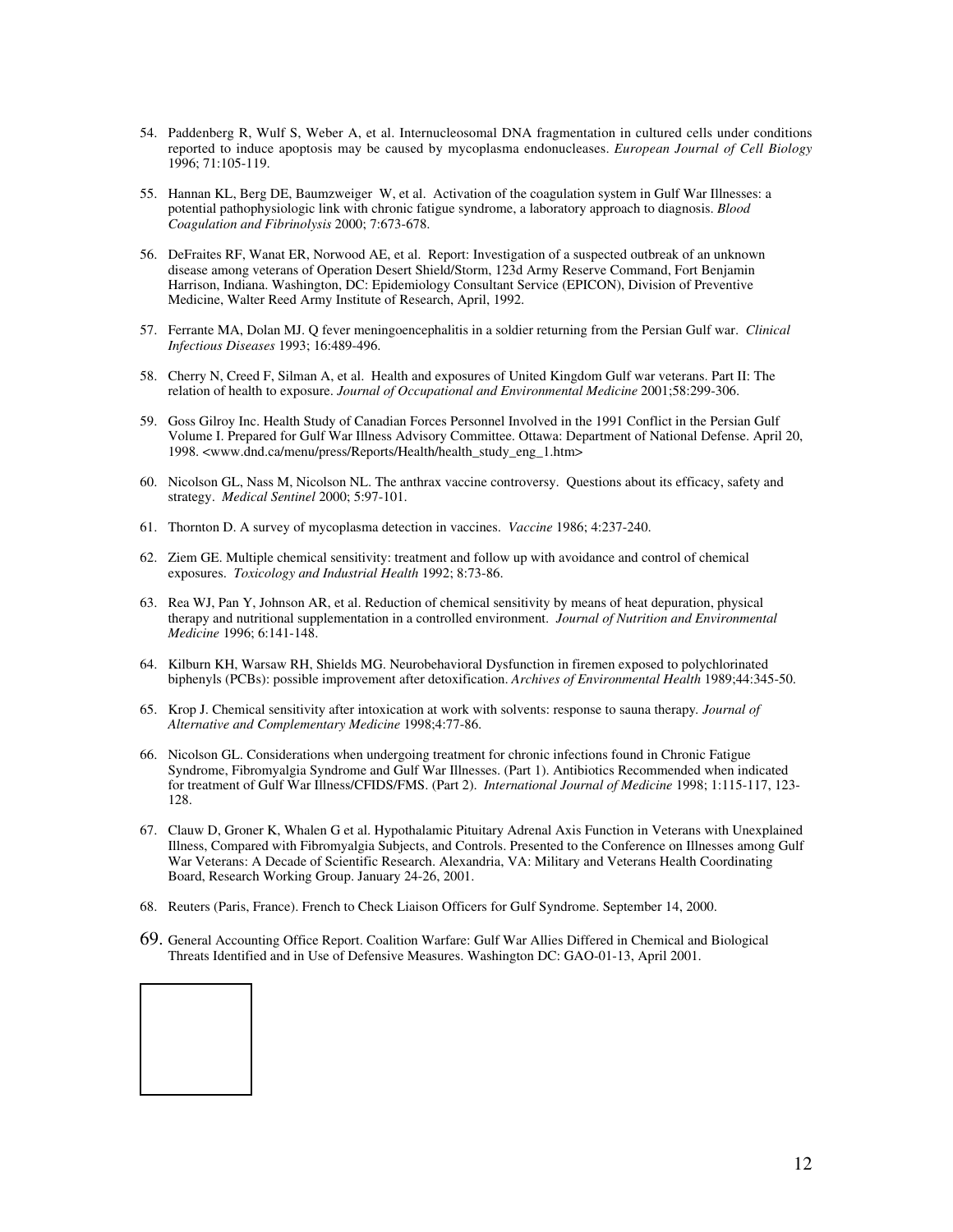**Figure 1.** Hypothesis on how multiple toxic exposures, including multiple vaccines (2), chemical (3), radiological and biological (4) exposures, may have resulted in GWI in predisposed, susceptible individuals (1) [modified from Nicolson et al.(23)].